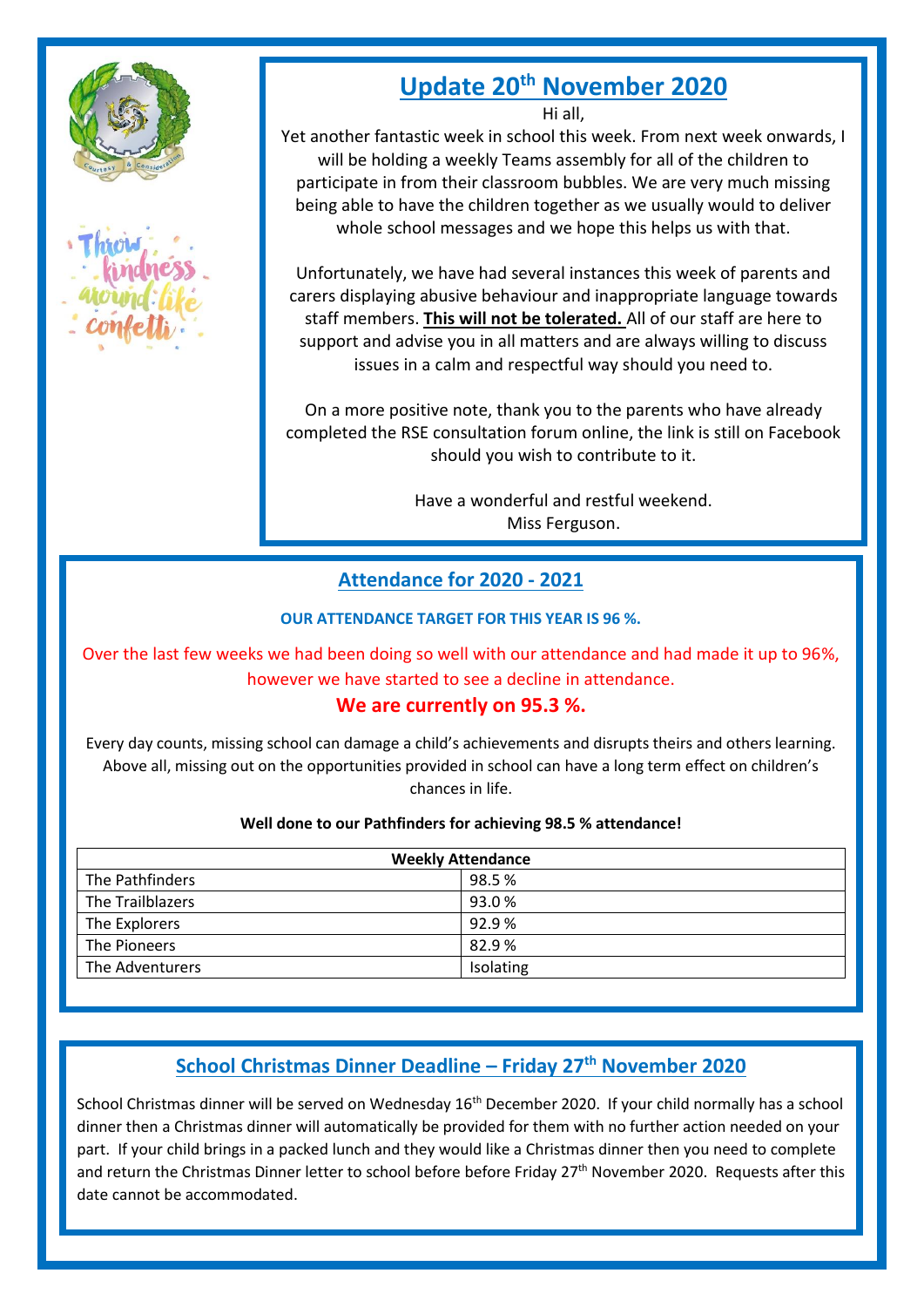## **PE Timetable**

| <b>PE Time Table</b> |                                    |  |
|----------------------|------------------------------------|--|
| Monday PM            | The Trailblazers<br>* The Pioneers |  |
| <b>Tuesday PM</b>    | The Adventurers                    |  |
|                      | ** The Pathfinders                 |  |
| Wednesday PM         | The Pathfinders                    |  |
| Thursday PM          | The Explorers                      |  |
| Friday PM            | The Pioneers                       |  |

Please note: children are to come to school dressed in suitable clothing to do PE in ie. tracksuits / leggings / jumpers / trainers.

\* In addition to a Friday afternoon, our Pioneers will also need to wear their PE Kit to school on a Monday as they will be partaking in Football Training sessions up until 30<sup>th</sup> November 2020.

\*\* In addition to a Wednesday afternoon, our Pathfinders will also need to wear their PE Kit to school on a Tuesday as they will be partaking in Rugby Training up until 1st December 2020.

#### **Community Hub**

Our Food Bank and Uniform Bank is up and running in the main entrance to school. We have a stock of lots of different items, totally free of charge for families to come and collect.

**The best day to collect food items is on a Friday. There is plenty for everyone!**

#### **Face Coverings - Reminder**

In line with current guidance, we require all visitors to school, including parents, to wear a face mask **if you enter the school building**. This includes bringing anything to the main school office, making enquiries at the school office and dropping off and picking up children, inside of the reception area. **Thank you for your support in this matter.** 



# **Flu Vaccine – Catch up Session Tuesday 15th December 2020**

As all our Adventurers have been off isolating, the immunisation team have agreed on this occasion to come back into school on Tuesday 15<sup>th</sup> December 2020 to do a catch up session.

#### **Christmas Cards**

Unfortunately, we are not allowing children to bring Christmas cards into school due to COVID restrictions. Children will still be making Christmas cards to bring home which will have been kept somewhere safe for the regulated time before coming home.

**COVID-19**

With the high rates of COVID-19 in and around the local area, can we please ask that if your child happens to test positive for COVID-19 over a weekend then please can you email us straight away. [fishburn@durhamlearning.net](mailto:fishburn@durhamlearning.net) 

Thank you

## **Payment of After School Care Club and Breakfast Club**

We ask that payment for After School Care Club and Breakfast Club is made in advance via ParentPay. Where arrears of £25.00 are incurred, services will be suspended until such debt is cleared. Thank you

## **Payment of Nursery Dinner Money / School Dinner Money**

It is important that your Parent Pay Dinner Money Account remains in credit as meals need to be paid in advance. Where arrears of over £20.00 are incurred, pupils will be required to bring in a packed lunch until such debt is cleared. Thank you